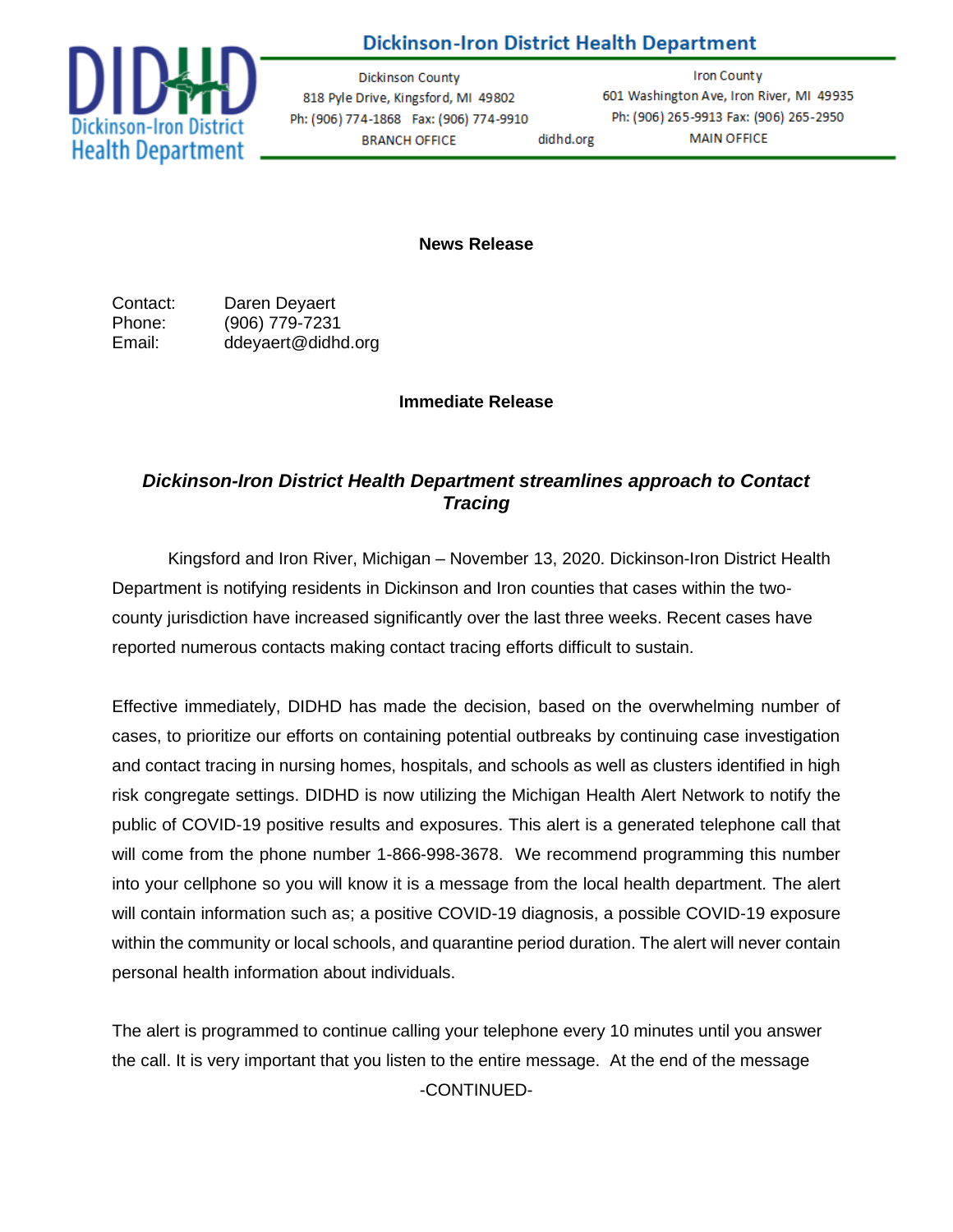please use your telephone keypad to acknowledge receipt of the message. Depending on the situation there will be different responses. These responses will let us know whether you understand the information and do not require follow-up or if you have questions and you would like to be contacted by a DIDHD employee. It is crucial that you select a response. This alert software will save considerable staff time and allow us to distribute information to the public with less delay. We appreciate your patience with this process.

It is crucial for the public to follow the below guidelines to contain the spread of COVID-19:

### **Individuals notified that they are positive or probable COVID-19 should do the following:**

- Isolate for 10 days from the onset of symptoms or 10 days from the day a positive test sample was collected if you don't have symptoms. After 10 days, if your symptoms have improved (note symptoms do not need to be fully resolved, but overall improvement is required), **and** you are fever-free without the use of medications, it is OK to return to normal activities. If you are still feeling sick, please consult with a medical professional as some people can be contagious for a longer period.
- Please do your best to isolate away from the other members in your household to prevent them from contracting the virus.
- Notify your employer or school that you are a COVID-19 case.
- Notify all of your close contacts and ask that they quarantine for 14 days: a close contact includes those that you have been within 6 ft. of for more than a total of 15 minutes any day you were contagious which is two days before symptoms begin or 2 days prior to a positive test if you are asymptomatic.

### **If you are a Close Contact you should do the following:**

- Quarantine for 14 days from your last contact to the COVID-19 case. If you develop symptoms you should get tested and isolate away from other household members.
- Please notify your employer or school that you are a close contact and need to quarantine.
- If you are a close contact and considered an essential worker, please work with your employer to determine your return to work procedure.
- Please note receiving a negative COVID-19 test as a close contact does not mean that you will not symptoms or test positive at a future time within your quarantine period. You -CONTINUED-